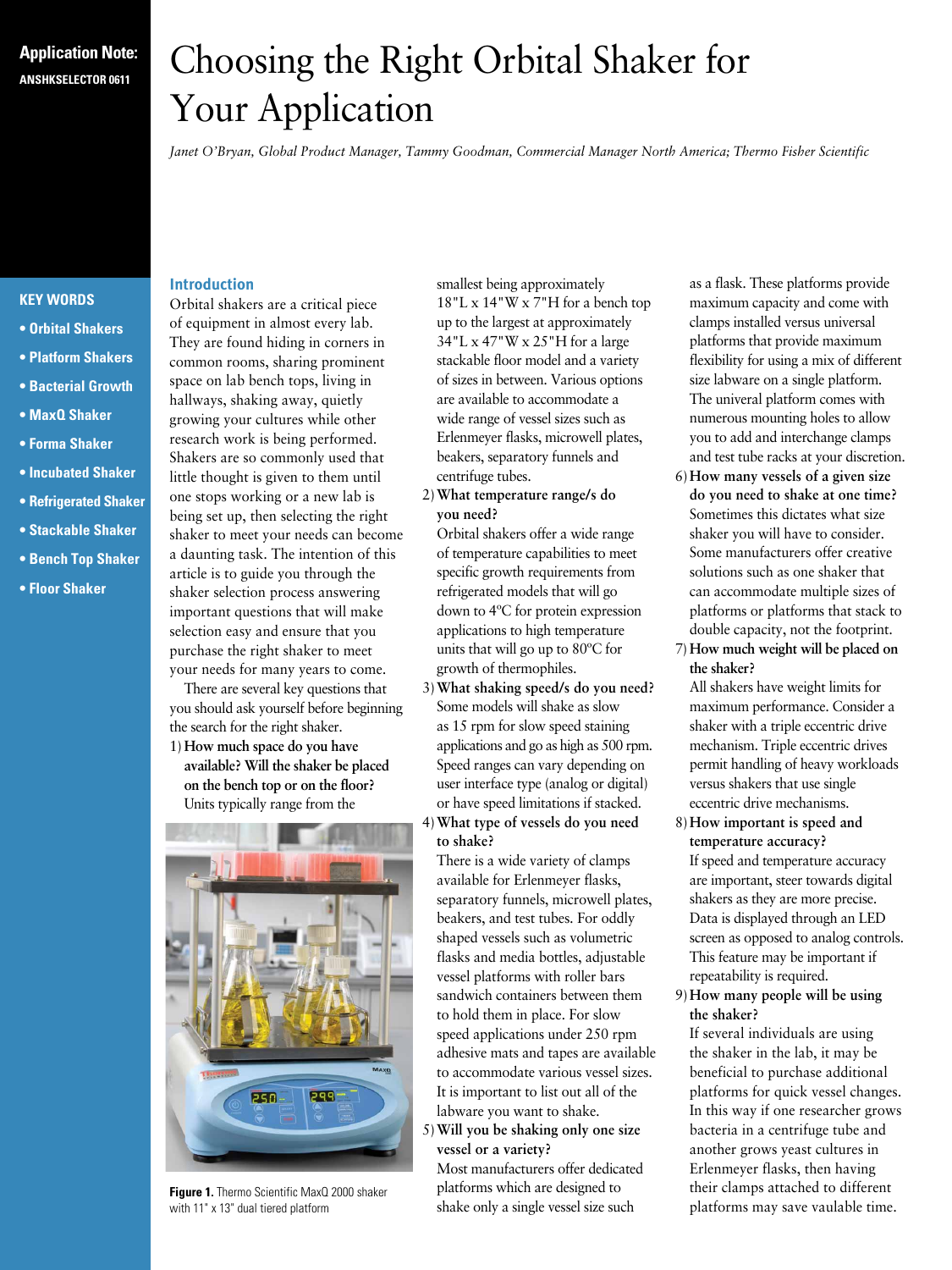10)**What is your budget?** Shakers range in price from approximately \$1,500 for small

open air bench top models to \$15,000 or more for large stackable shakers.

Once you have answered these questions you should have a good picture of what you need and are ready to begin shopping. Below is an overview of the basic types of orbital shakers available on the market today and their common applications.

#### **Open air bench top orbital shakers**

Open air bench top shakers have no temperature control so they are ideal for protocols that only require ambient temperatures such as staining, some solubility studies, extraction procedures, and washing procedures. These types of shakers operate in temperature ranges of 0ºC to 40ºC and humidity conditions from 20% to 80% non-condensing, enabling them to be used in incubators, warm rooms, environmental chambers and refrigerators. Typically, open air bench top models can be found in multiple sizes with a variety of platforms as large as 36" x 24" and even stackable platforms in order to double shaking capacity.

Open air bench top shakers are typically the lowest cost options available. There is no cost associated with compressors or heating mechanisms but your samples must be able to perform at ambient conditions. Alternatively, some manufacturers allow their shakers to be placed into environmental chambers but always verify if this is allowable with the manufacturer (if not allowed it could void your warranty). Most manufacturers require a special reinforced shelving kit if you choose to do this due to the weight and rotation of the shaker. Some manufacturers allow their shakers to be placed into CO<sub>2</sub> chambers for mammalian cell growth applications. Open air shakers for use in  $CO<sub>2</sub>$  incubators are treated to protect the electrical and mechanical components in the shaker from high humidity and CO<sub>2</sub> which proves to be a very corrosive environment. In this type of environment, the electrical components react with high humidity and  $CO<sub>2</sub>$  forming carbolic acid which can cause the shaker to malfunction if not properly protected. Shakers placed

into  $CO<sub>2</sub>$  chambers offer a nice option for flexibility between shaking in the chamber or on the bench top, but again, verify if it is acceptable with the shaker manufacturer and check for requirements such as special reinforced shelving.

#### **Incubated/refrigerated bench top and floor orbital shakers**

Incubated/refrigerated shakers are more versatile than open air orbital shakers. They offer a wide variety of temperature options including ambient, incubation and refrigeration. Even if you just need incubated temperature ranges today, in the future you may want to perform protein studies where refrigerated temperatures of 16ºC are required.

Many customers opt for an incubated/refrigerated shaker to grow with their needs. With these versatile units you can grow bacteria and yeast at 37ºC or hold temperatures at 4ºC or 15ºC below ambient making them ideal for protein expression studies, plasmid purification and insect cell culture. These shakers can be found in different sizes ranging from bench top to floor models and will accommodate platform sizes from 11" x 13" for holding a small amount of vessels up to 18" x 30" for accommodating a large quantity of vessels. Platforms in specific incubated/refrigerated shakers such as the Thermo Scientific MaxQ 6000 can be stacked to double the shaking capacity making them more efficient than shakers that can only hold a single platform. Most platforms in incubated/refrigerated shakers cannot be stacked because they are limited by the size of the chamber.

Within the floor model orbital shaker ranges there are console type models that look like large freezers that can be used to shake large Erlenmeyer flasks 4 L and up. These units are not stackable and therefore can take up a significant amount of floor space. If using smaller vessels, such as 2 L Erlenmeyer flasks or if floor space is limited, most manufacturers offer stackable shakers that can double or triple the processing capacity in the footprint of one unit.

You will need to look to the future regarding new applications to determine if you want to invest in a cost conscious open air shaker that requires no temperature control or an incubated refrigerated shaker that can grow with your laboratory needs.

#### **Analog or digital shaker?**

There are several differences between analog and digital orbital shakers. If your lab is analog and you intend to keep it that way, analog orbital shakers are an economic alternative to digital units. Typically analog shakers will save you 20% in price versus a digital shaker. Be aware that some analog shakers contain different types of drive mechanisms. Make sure the analog shakers you choose contain a long lasting, durable drive mechanism such as triple eccentric drive to handle heavy workloads and are intended for 24-hour operation, especially if they function as the workhorse in the lab.

Next, you need to make sure the speed range is sufficient for your needs. Analog shakers tend to have a more limited speed range versus digital shakers. They may not go down as low or up as high in speed as you require. Speed settings on analog shakers are adjustable with easy-to-use rotary dials. In some shakers, the analog speed is tracked by a traditional tachometer which monitors and displays the speed in rpm (revolutions per minute) to guarantee an accurate setting. Most analog and digital shakers will have an LED display for temperature. Temperature control is typically monitored by a PID (Proportional Integral Derivative) temperature controller to maintain temperature



**Figure 2.** Thermo Scientific MaxQ 4450 incubated bench top shaker